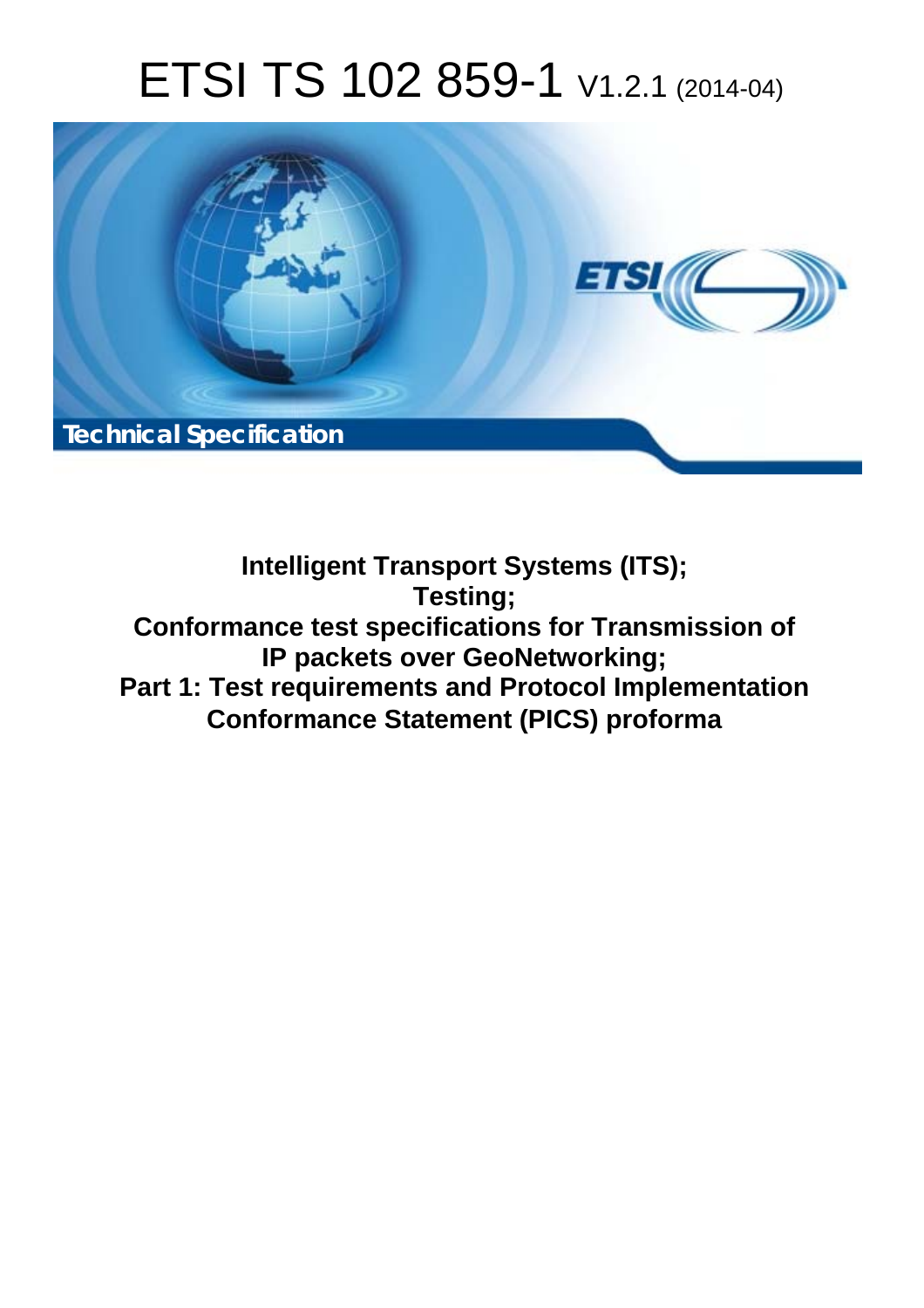Reference RTS/ITS-0030029

Keywords IP, ITS, network, PICS, testing

### *ETSI*

#### 650 Route des Lucioles F-06921 Sophia Antipolis Cedex - FRANCE

Tel.: +33 4 92 94 42 00 Fax: +33 4 93 65 47 16

Siret N° 348 623 562 00017 - NAF 742 C Association à but non lucratif enregistrée à la Sous-Préfecture de Grasse (06) N° 7803/88

#### *Important notice*

The present document can be downloaded from: [http://www.etsi.org](http://www.etsi.org/)

The present document may be made available in electronic versions and/or in print. The content of any electronic and/or print versions of the present document shall not be modified without the prior written authorization of ETSI. In case of any existing or perceived difference in contents between such versions and/or in print, the only prevailing document is the print of the Portable Document Format (PDF) version kept on a specific network drive within ETSI Secretariat.

Users of the present document should be aware that the document may be subject to revision or change of status. Information on the current status of this and other ETSI documents is available at <http://portal.etsi.org/tb/status/status.asp>

If you find errors in the present document, please send your comment to one of the following services: [http://portal.etsi.org/chaircor/ETSI\\_support.asp](http://portal.etsi.org/chaircor/ETSI_support.asp)

#### *Copyright Notification*

No part may be reproduced or utilized in any form or by any means, electronic or mechanical, including photocopying and microfilm except as authorized by written permission of ETSI. The content of the PDF version shall not be modified without the written authorization of ETSI.

The copyright and the foregoing restriction extend to reproduction in all media.

© European Telecommunications Standards Institute 2014. All rights reserved.

**DECT**TM, **PLUGTESTS**TM, **UMTS**TM and the ETSI logo are Trade Marks of ETSI registered for the benefit of its Members. **3GPP**TM and **LTE**™ are Trade Marks of ETSI registered for the benefit of its Members and of the 3GPP Organizational Partners. **GSM**® and the GSM logo are Trade Marks registered and owned by the GSM Association.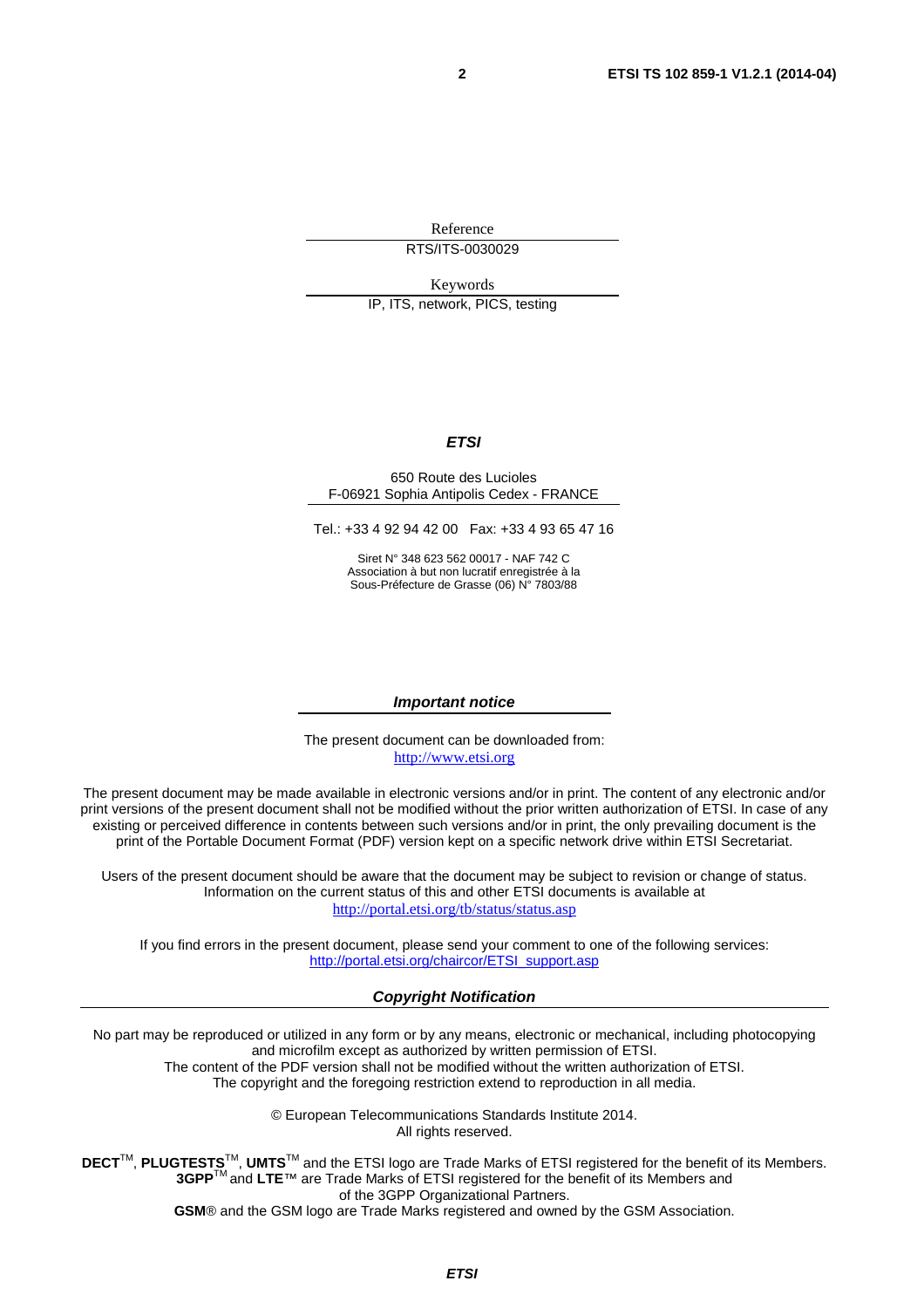# Contents

| $\mathbf{I}$                                                                                                             |                             |  |
|--------------------------------------------------------------------------------------------------------------------------|-----------------------------|--|
| 2<br>2.1<br>2.2                                                                                                          |                             |  |
| 3<br>3.1<br>3.2                                                                                                          |                             |  |
| 4                                                                                                                        |                             |  |
|                                                                                                                          | <b>Annex A (normative):</b> |  |
| A.1<br>A.1.1<br>A.1.2<br>A.1.3                                                                                           |                             |  |
| A.2<br>A.2.1<br>A.2.2<br>A.2.3<br>A.2.4<br>A.2.5                                                                         |                             |  |
| A.2.6                                                                                                                    |                             |  |
| A.3<br>A.4                                                                                                               |                             |  |
| A.5<br>A.5.1<br>A.5.1.1<br>A.5.1.2<br>A.5.2<br>A.5.3<br>A.5.4<br>A 55<br>A.5.6<br>A.5.6.1<br>A.5.7<br>A.5.7.1<br>A.5.7.2 | Packet Delivery             |  |
| A.5.7.3<br>A.5.8<br>A.5.8.1                                                                                              |                             |  |
|                                                                                                                          |                             |  |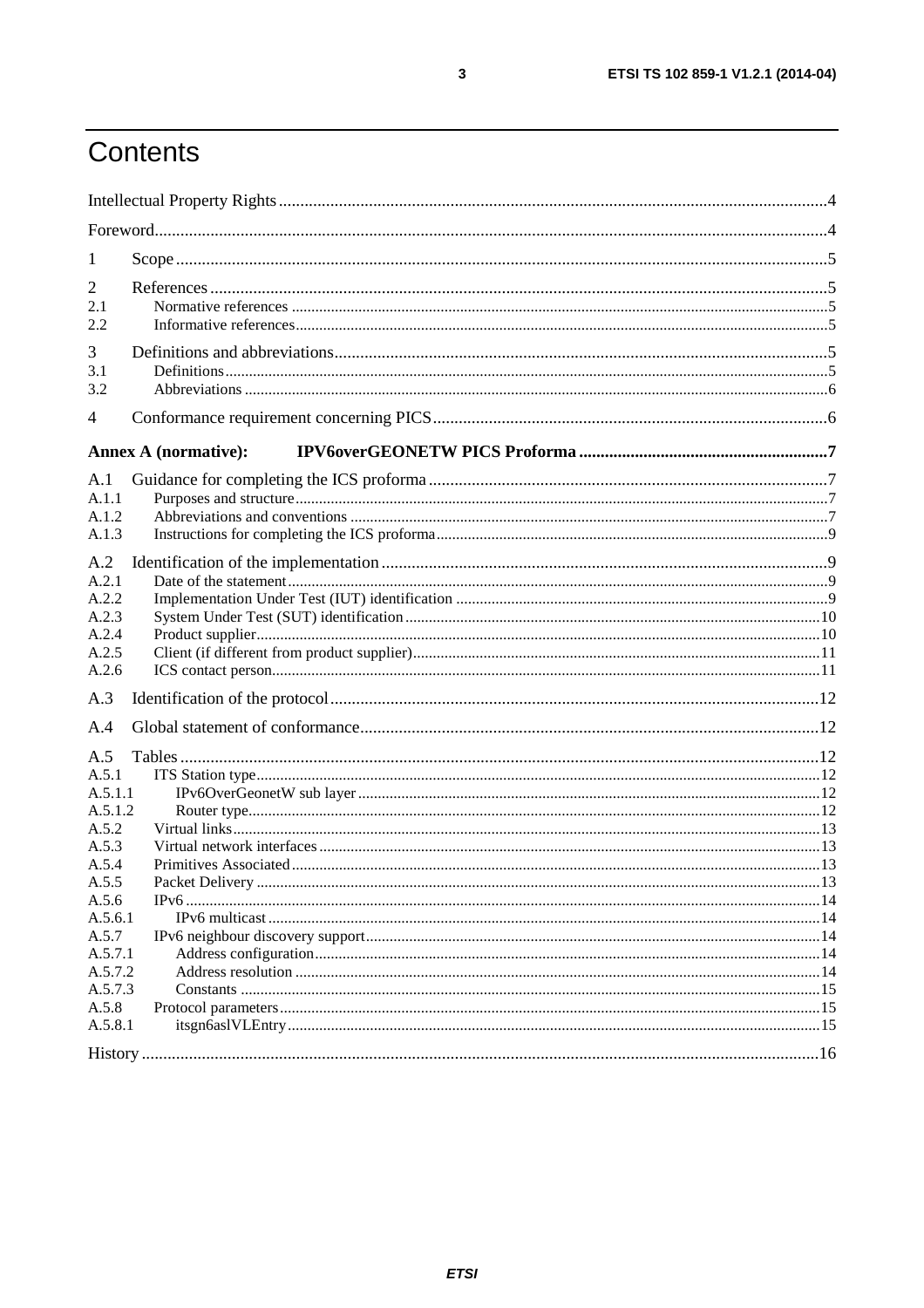# Intellectual Property Rights

IPRs essential or potentially essential to the present document may have been declared to ETSI. The information pertaining to these essential IPRs, if any, is publicly available for **ETSI members and non-members**, and can be found in ETSI SR 000 314: *"Intellectual Property Rights (IPRs); Essential, or potentially Essential, IPRs notified to ETSI in respect of ETSI standards"*, which is available from the ETSI Secretariat. Latest updates are available on the ETSI Web server ([http://ipr.etsi.org\)](http://webapp.etsi.org/IPR/home.asp).

Pursuant to the ETSI IPR Policy, no investigation, including IPR searches, has been carried out by ETSI. No guarantee can be given as to the existence of other IPRs not referenced in ETSI SR 000 314 (or the updates on the ETSI Web server) which are, or may be, or may become, essential to the present document.

## Foreword

This Technical Specification (TS) has been produced by ETSI Technical Committee Intelligent Transport Systems (ITS).

The present document is part 1 of a multi-part deliverable covering Conformance test specifications for Transmission of IP packets over GeoNetworking as identified below:

#### **Part 1: "Test requirements and Protocol Implementation Conformance Statement (PICS) proforma";**

- Part 2: "Test Suite Structure and Test Purposes (TSS & TP)";
- Part 3: "Abstract Test Suite (ATS) and Protocol Implementation eXtra Information for Testing (PIXIT)".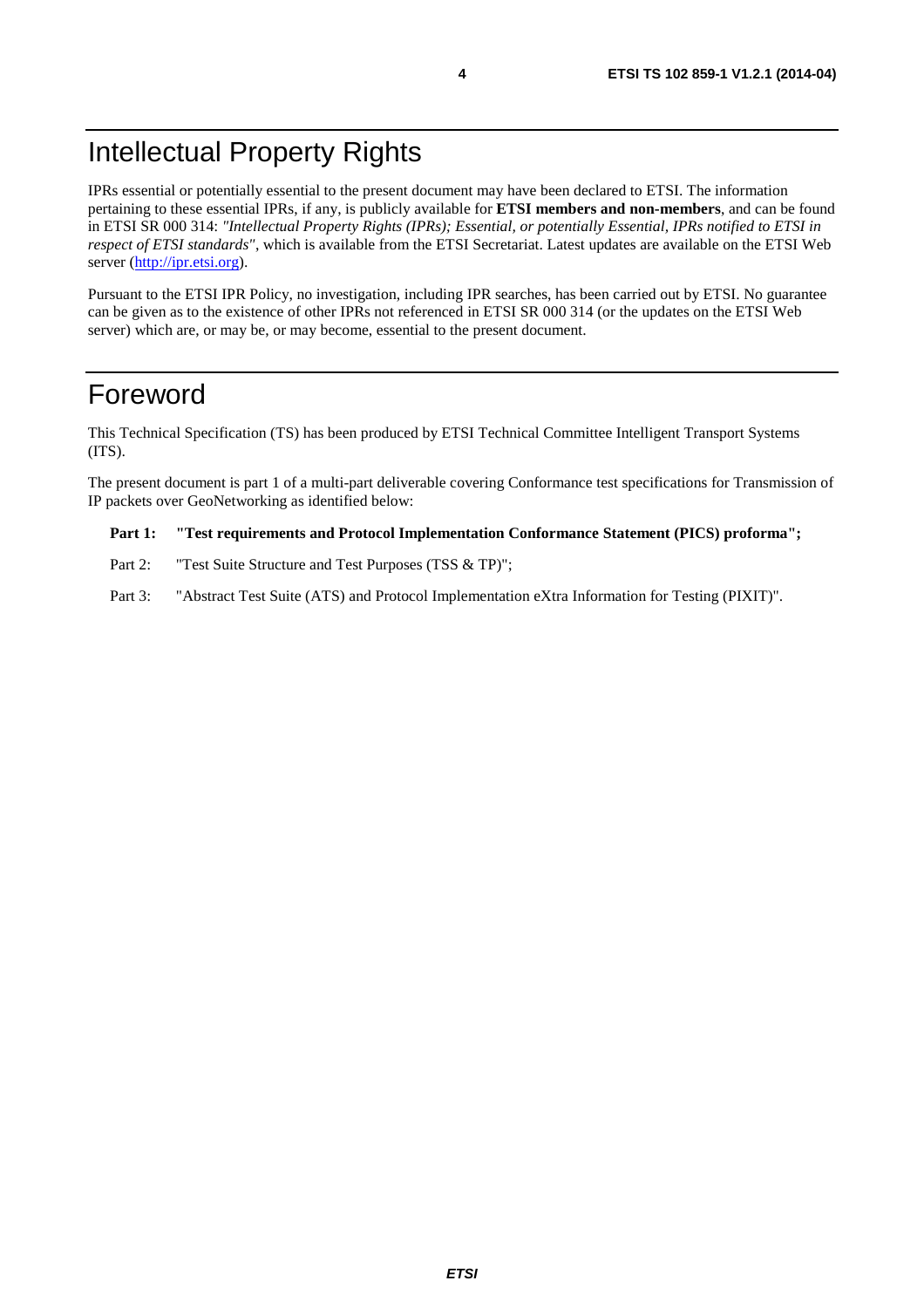### 1 Scope

The present document provides the Protocol Implementation Conformance Statement (PICS) proforma for Conformance test specifications for Geonetworking Basic Transport Protocol as defined in EN 302 636-6-1 [1] in compliance with the relevant requirements and in accordance with the relevant guidance given in ISO/IEC 9646-7 [3].

# 2 References

References are either specific (identified by date of publication and/or edition number or version number) or non-specific. For specific references, only the cited version applies. For non-specific references, the latest version of the reference document (including any amendments) applies.

Referenced documents which are not found to be publicly available in the expected location might be found at [http://docbox.etsi.org/Reference.](http://docbox.etsi.org/Reference)

NOTE: While any hyperlinks included in this clause were valid at the time of publication ETSI cannot guarantee their long term validity.

### 2.1 Normative references

The following referenced documents are necessary for the application of the present document.

- [1] ETSI EN 302 636-6-1 (V1.2.0): "Intelligent Transport Systems (ITS); Vehicular Communications; GeoNetworking; Part 6: Internet Integration; Sub-part 1: Transmission of IPv6 Packets over GeoNetworking Protocols".
- [2] ISO/IEC 9646-1 (1994): "Information technology Open Systems Interconnection Conformance testing methodology and framework - Part 1: General concepts".
- [3] ISO/IEC 9646-7 (1995): "Information technology Open Systems Interconnection Conformance testing methodology and framework - Part 7: Implementation Conformance Statements".
- [4] IEEE 802.3™-2008: "IEEE Standard for Information Technology Telecommunications and information exchange between systems-Local and metropolitan area networks - Specific requirements - Part 3: Carrier Sense Multiple Access with Collision Detection (CSMA/CD) Access Method and Physical Layer Specifications".

### 2.2 Informative references

The following referenced documents are not necessary for the application of the present document but they assist the user with regard to a particular subject area.

Not applicable.

# 3 Definitions and abbreviations

### 3.1 Definitions

For the purposes of the present document, the terms and definitions given in EN 302 636-6-1 [1], ISO/IEC 9646-1 [2] and in ISO/IEC 9646-7 [3] apply.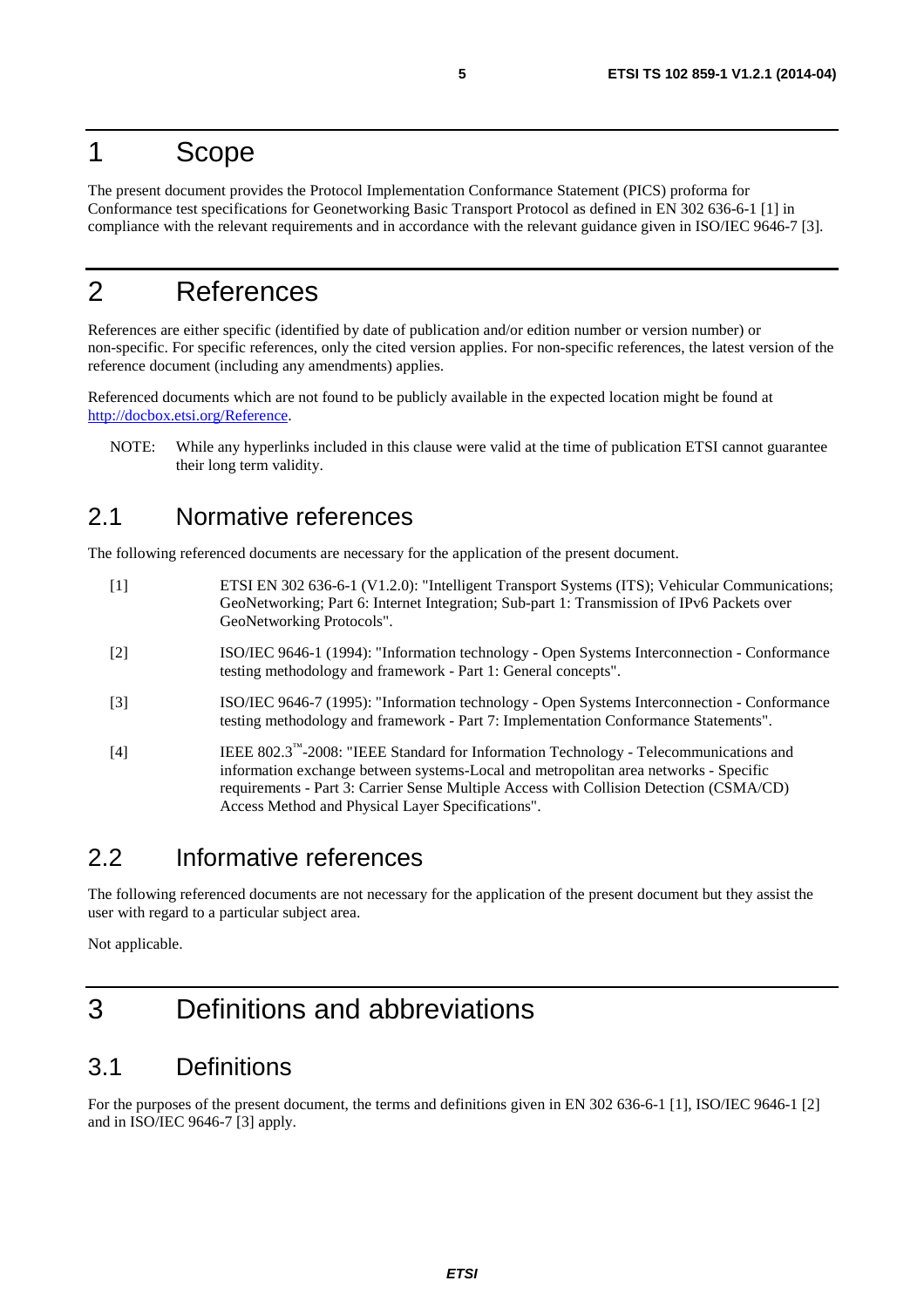For the purposes of the present document, the following abbreviations apply:

| <b>DGVL</b> | Dynamic Geographical Virtual Link                    |
|-------------|------------------------------------------------------|
| <b>ICS</b>  | <b>Implementation Conformance Statement</b>          |
| <b>IP</b>   | Internet Protocol                                    |
| IPv6        | Internet Protocol version 6                          |
| <b>ITS</b>  | <b>Intelligent Transportation Systems</b>            |
| <b>IUT</b>  | <b>Implementation Under Test</b>                     |
| LAN         | Local Area Network                                   |
| <b>PDU</b>  | Protocol Data Unit                                   |
| <b>PICS</b> | <b>Protocol Implementation Conformance Statement</b> |
| <b>SGVL</b> | <b>Static Geographical Virtual Link</b>              |
| <b>SUT</b>  | <b>System Under Test</b>                             |
| <b>TVL</b>  | Topological Virtual Link                             |

# 4 Conformance requirement concerning PICS

If it claims to conform to the present document, the actual PICS proforma to be filled in by a supplier shall be technically equivalent to the text of the PICS proforma given in annex A, and shall preserve the numbering, naming and ordering of the proforma items.

An ICS which conforms to the present document shall be a conforming PICS proforma completed in accordance with the instructions for completion given in clause A.1.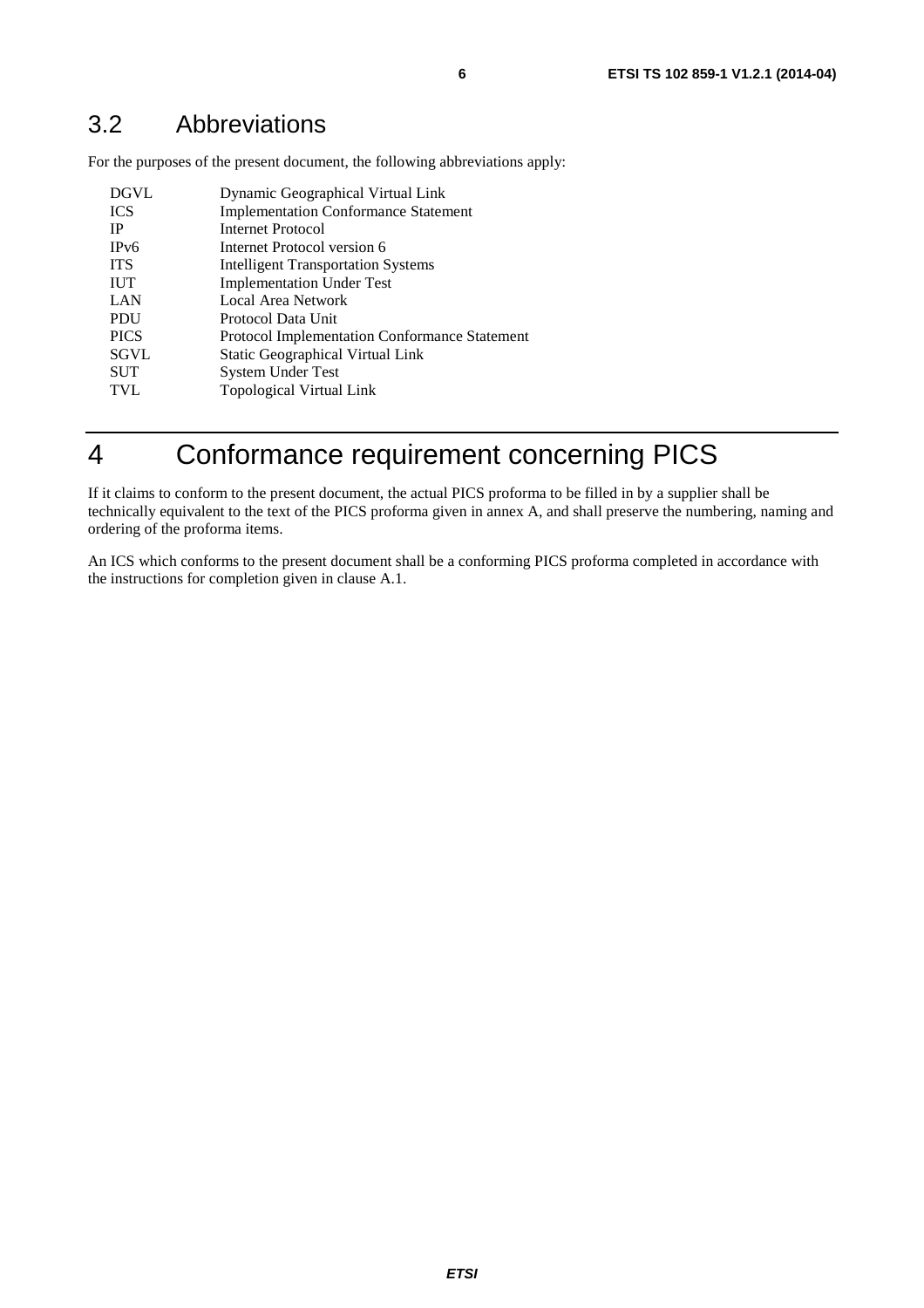# Annex A (normative): IPV6overGEONETW PICS Proforma

Notwithstanding the provisions of the copyright clause related to the text of the present document, ETSI grants that users of the present document may freely reproduce the IPV6overGEONETW PICS proforma in this annex so that it can be used for its intended purposes and may further publish the completed IPV6overGEONETW PICS.

# A.1 Guidance for completing the ICS proforma

# A.1.1 Purposes and structure

The purpose of this PICS proforma is to provide a mechanism whereby a supplier of an implementation of the requirements defined in EN 302 636-6-1 [1] may provide information about the implementation in a standardized manner.

The PICS proforma is subdivided into clauses for the following categories of information:

- guidance for completing the ICS proforma;
- identification of the implementation:
- $\bullet$  identification of the EN 302 636-6-1 [1];
- global statement of conformance;
- PICS proforma tables.

# A.1.2 Abbreviations and conventions

The ICS proforma contained in this annex is comprised of information in tabular form in accordance with the guidelines presented in ISO/IEC 9646-7 [3].

### Item column

The item column contains a number which identifies the item in the table.

Item description column

The item description column describes in free text each respective item (e.g. parameters, timers, etc.). It implicitly means "is <item description> supported by the implementation?".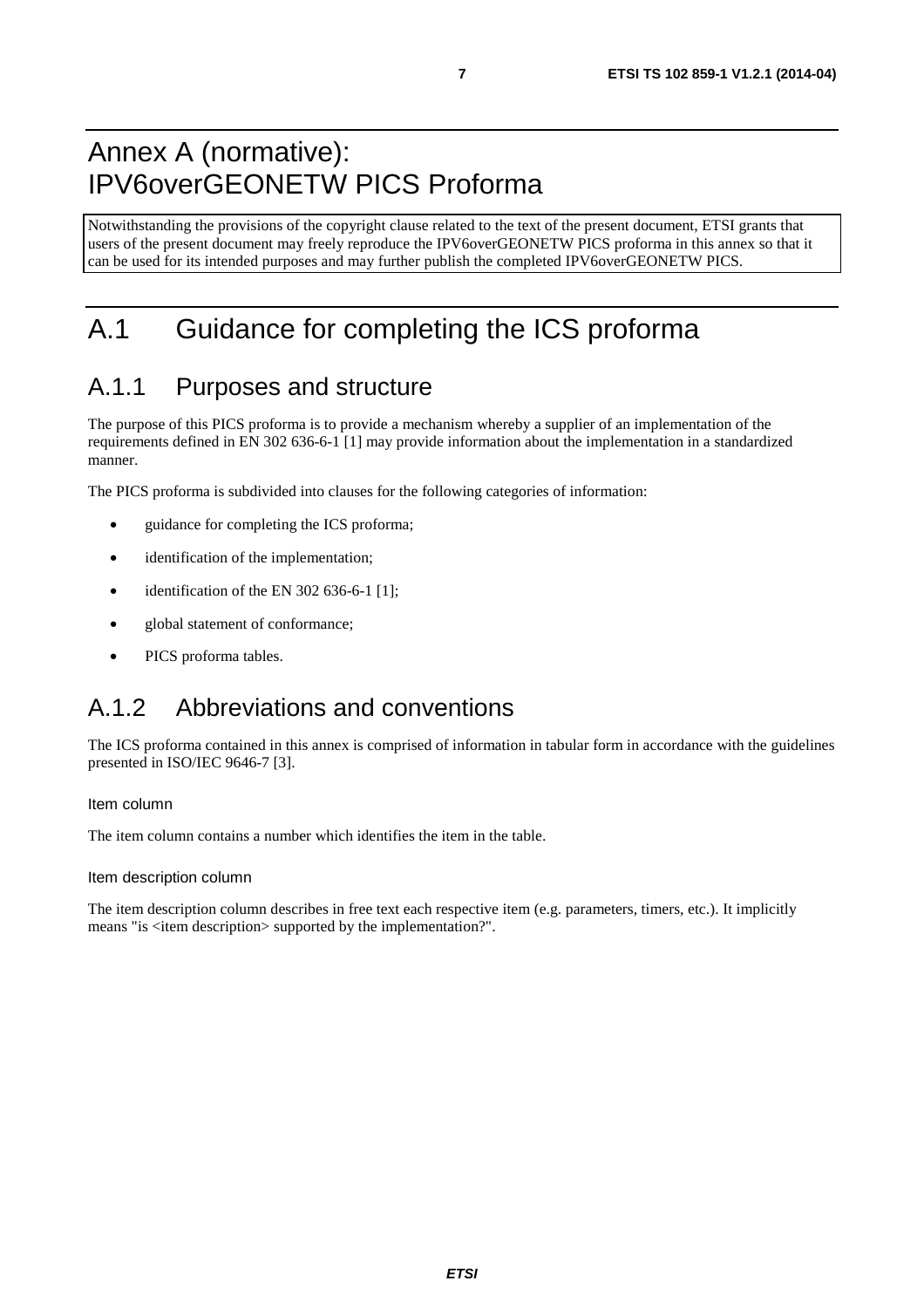#### Status column

The following notations, defined in ISO/IEC 9646-7 [3], are used for the status column:

| m            | mandatory - the capability is required to be supported.                                                                                                                                                                                                               |
|--------------|-----------------------------------------------------------------------------------------------------------------------------------------------------------------------------------------------------------------------------------------------------------------------|
| $\Omega$     | optional - the capability may be supported or not.                                                                                                                                                                                                                    |
| n/a          | not applicable - in the given context, it is impossible to use the capability.                                                                                                                                                                                        |
| $\mathbf{X}$ | prohibited (excluded) - there is a requirement not to use this capability in the given context.                                                                                                                                                                       |
| $0.\dot{1}$  | qualified optional - for mutually exclusive or selectable options from a set. "i" is an integer which<br>identifies an unique group of related optional items and the logic of their selection which is<br>defined immediately following the table.                   |
| ci           | conditional - the requirement on the capability ("m", "o", "x" or "n/a") depends on the support of<br>other optional or conditional items. "i" is an integer identifying an unique conditional status<br>expression which is defined immediately following the table. |
| $\mathbf{i}$ | irrelevant (out-of-scope) - capability outside the scope of the reference specification. No answer is<br>requested from the supplier.                                                                                                                                 |

NOTE 1: This use of "i" status is not to be confused with the suffix "i" to the "o" and "c" statuses above.

### Reference column

The reference column makes reference to EN 302 636-6-1 [1], except where explicitly stated otherwise.

#### Support column

The support column shall be filled in by the supplier of the implementation. The following common notations, defined in ISO/IEC 9646-7 [3], are used for the support column:

|  | $Y$ or $y$ | supported by the implementation. |
|--|------------|----------------------------------|
|--|------------|----------------------------------|

N or n not supported by the implementation.

- $N/A$ , n/a or no answer required (allowed only if the status is n/a, directly or after evaluation of a conditional status).
- NOTE 2: As stated in ISO/IEC 9646-7 [3], support for a received PDU requires the ability to parse all valid parameters of that PDU. Supporting a PDU while having no ability to parse a valid parameter is non-conformant. Support for a parameter on a PDU means that the semantics of that parameter are supported.

#### Values allowed column

The values allowed column contains the type, the list, the range, or the length of values allowed. The following notations are used:

| range of values:<br>example: | $\leq$ min value $>$ $\leq$ max value $>$<br>520                                                                                                                                    |
|------------------------------|-------------------------------------------------------------------------------------------------------------------------------------------------------------------------------------|
| list of values:              | $\langle \text{value1}\rangle, \langle \text{value2}\rangle, , \langle \text{valueN}\rangle$                                                                                        |
| example:                     | 2, 4, 6, 8, 9                                                                                                                                                                       |
| example:                     | '1101'B, '1011'B, '1111'B                                                                                                                                                           |
| example:                     | '0A'H, '34'H, '2F'H                                                                                                                                                                 |
| list of named values:        | $\langle \text{name1}\rangle(\langle \text{val1}\rangle)$ , $\langle \text{name2}\rangle(\langle \text{val2}\rangle)$ , , $\langle \text{nameN}\rangle(\langle \text{valN}\rangle)$ |
| example:                     | reject(1), accept(2)                                                                                                                                                                |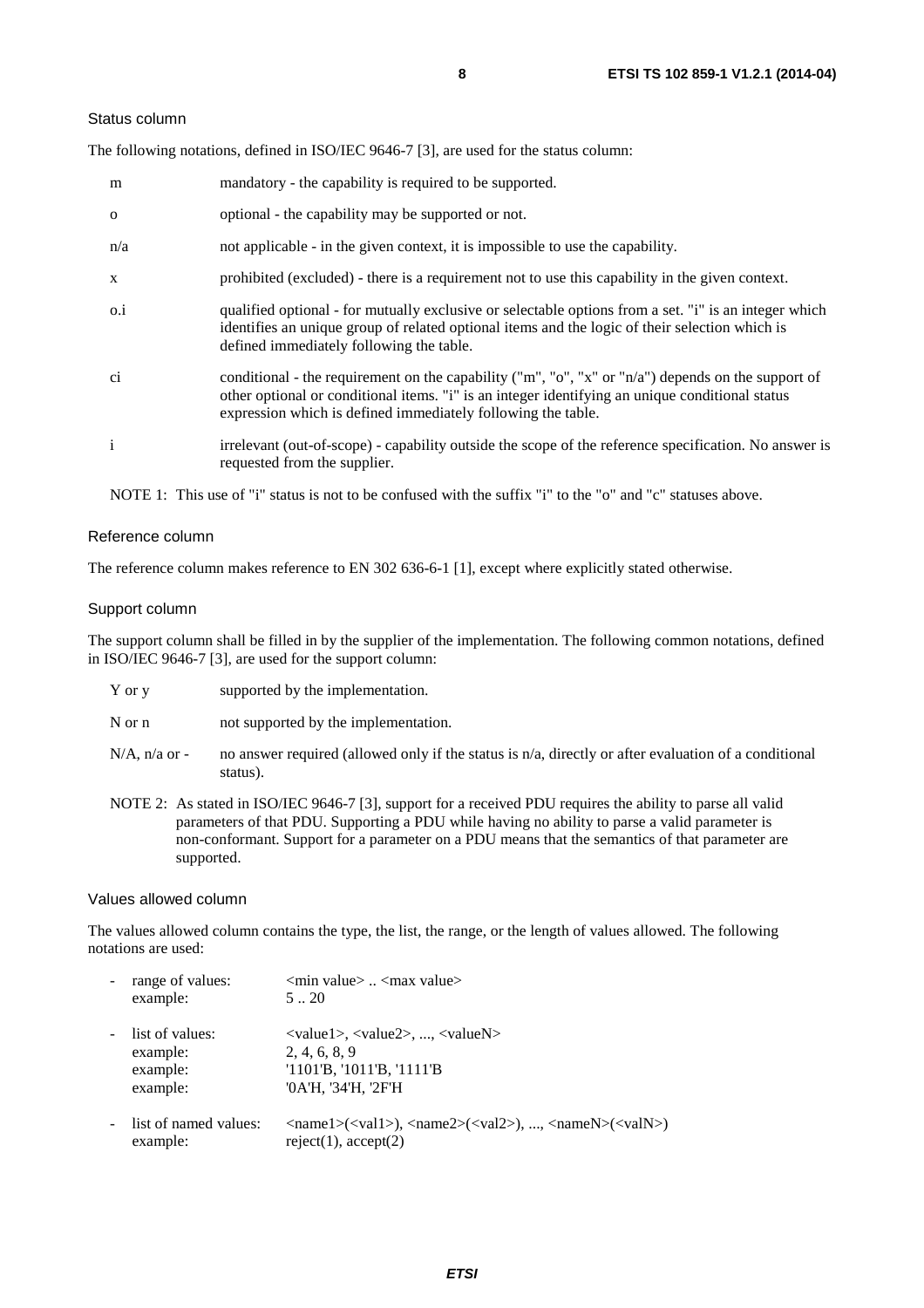| $\sim$ 10 $\pm$ | length:  | size $(\text{min size} > \dots < \text{max size})$ |
|-----------------|----------|----------------------------------------------------|
|                 | example: | size $(1 \ldots 8)$                                |

#### Values supported column

The values supported column shall be filled in by the supplier of the implementation. In this column, the values or the ranges of values supported by the implementation shall be indicated.

#### References to items

For each possible item answer (answer in the support column) within the ICS proforma a unique reference exists, used, for example, in the conditional expressions. It is defined as the table identifier, followed by a solidus character "/", followed by the item number in the table. If there is more than one support column in a table, the columns are discriminated by letters (a, b, etc.), respectively.

- EXAMPLE 1: A.5/4 is the reference to the answer of item 4 in table 5 of annex A.
- EXAMPLE 2: A.6/3b is the reference to the second answer (i.e. in the second support column) of item 3 in table 6 of annex A.

### Prerequisite line

A prerequisite line takes the form: Prerequisite: <predicate>.

A prerequisite line after a clause or table title indicates that the whole clause or the whole table is not required to be completed if the predicate is FALSE.

### A.1.3 Instructions for completing the ICS proforma

The supplier of the implementation shall complete the ICS proforma in each of the spaces provided. In particular, an explicit answer shall be entered, in each of the support or supported column boxes provided, using the notation described in clause A.1.2.

If necessary, the supplier may provide additional comments in space at the bottom of the tables or separately.

More detailed instructions are given at the beginning of the different clauses of the ICS proforma.

# A.2 Identification of the implementation

Identification of the Implementation Under Test (IUT) and the system in which it resides (the System Under Test (SUT)) should be filled in so as to provide as much detail as possible regarding version numbers and configuration options.

The product supplier information and client information should both be filled in if they are different.

A person who can answer queries regarding information supplied in the ICS should be named as the contact person.

.........................................................................................................................................................................................

### A.2.1 Date of the statement

## A.2.2 Implementation Under Test (IUT) identification

IUT name:

 ......................................................................................................................................................................................... .........................................................................................................................................................................................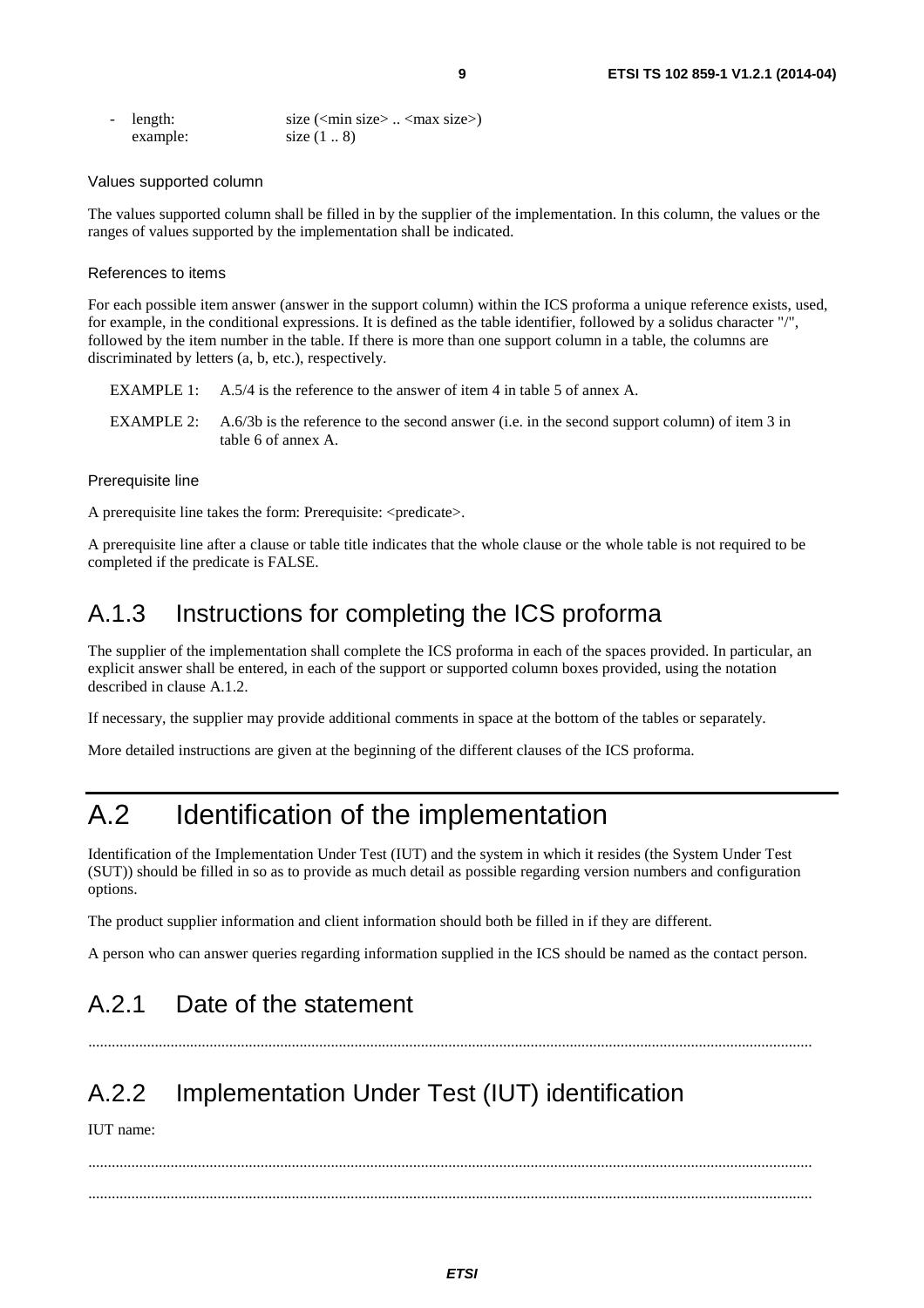$10$ 

#### System Under Test (SUT) identification  $A.2.3$

#### SUT name:

Hardware configuration: Operating system:

#### **Product supplier**  $A.2.4$

Name:

| Address:                |  |  |
|-------------------------|--|--|
|                         |  |  |
|                         |  |  |
|                         |  |  |
| Telephone number:       |  |  |
| Facsimile number:       |  |  |
| E-mail address:         |  |  |
| Additional information: |  |  |
|                         |  |  |
|                         |  |  |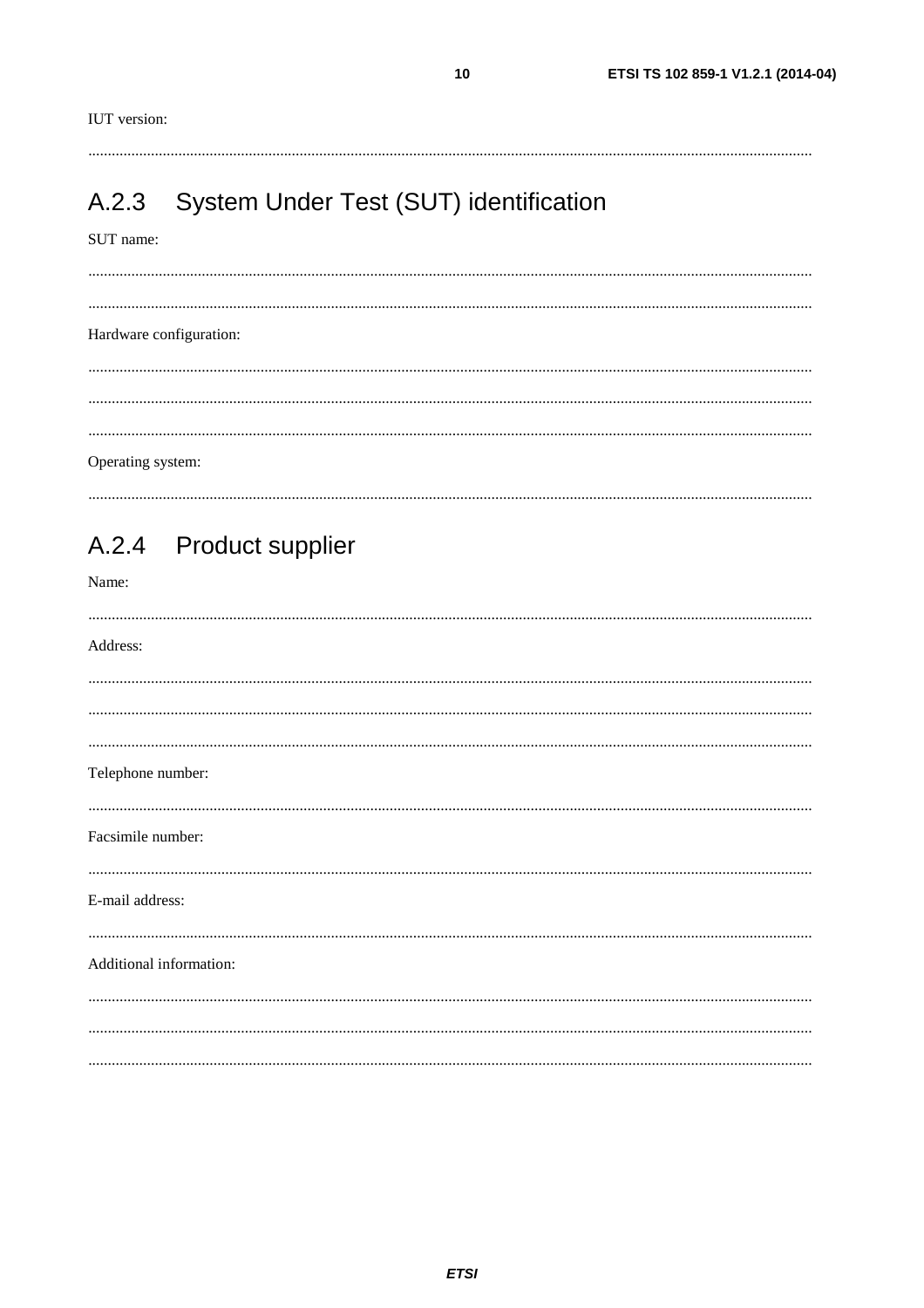| Name:                   |
|-------------------------|
| Address:                |
|                         |
|                         |
|                         |
| Telephone number:       |
| Facsimile number:       |
|                         |
| E-mail address:         |
| Additional information: |
|                         |

#### $A.2.5$ Client (if different from product supplier)

#### $A.2.6$ ICS contact person

(A person to contact if there are any queries concerning the content of the ICS)

| Name:                   |  |
|-------------------------|--|
| Telephone number:       |  |
| Facsimile number:       |  |
| E-mail address:         |  |
| Additional information: |  |
|                         |  |
|                         |  |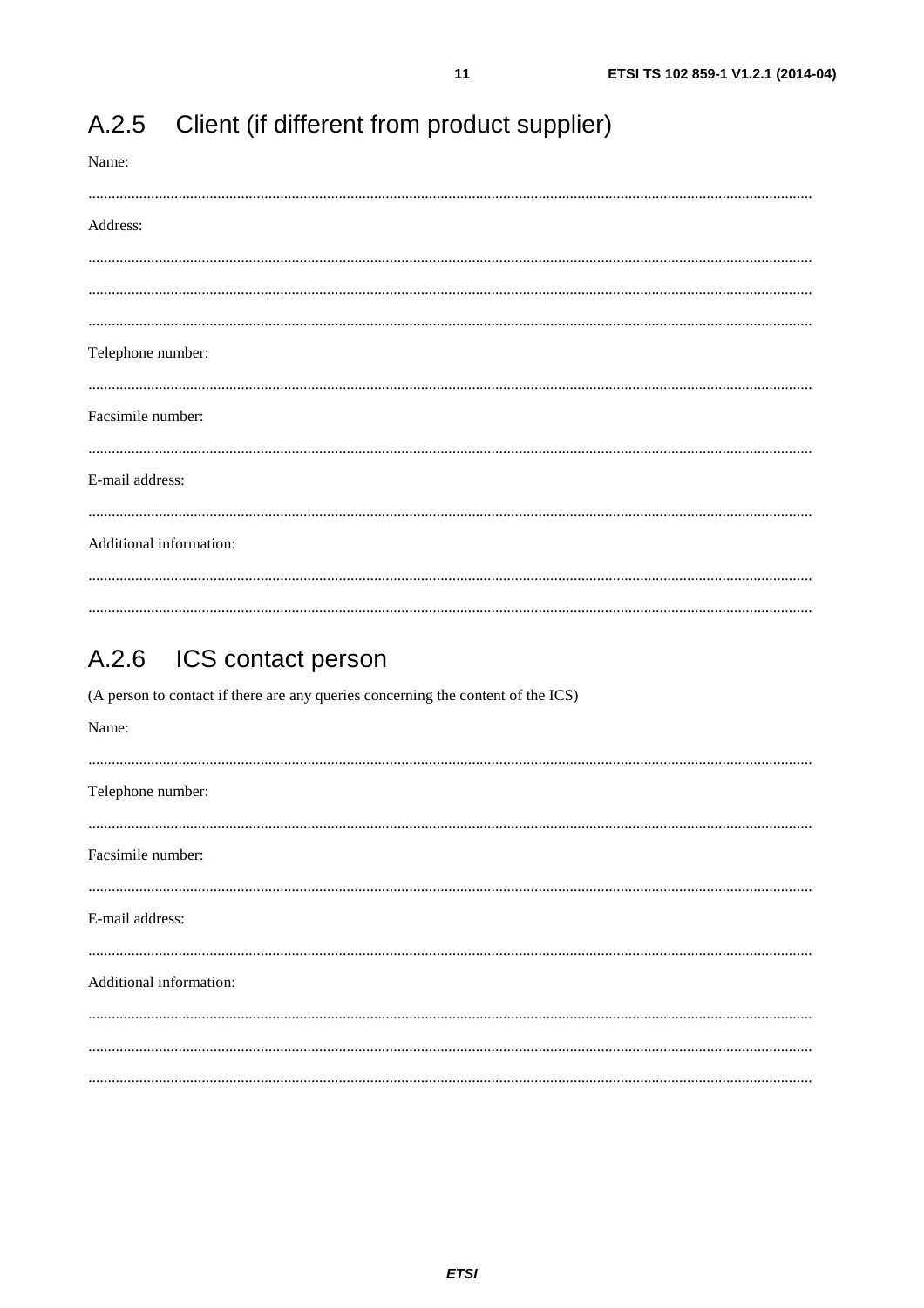# A.3 Identification of the protocol

This ICS proforma applies to the following standard:

ETSI EN 302 636-6-1 [1]: "Intelligent Transport Systems (ITS); Vehicular Communications; GeoNetworking; Part 6: Internet Integration; Sub-part 1: Transmission of IPv6 Packets over GeoNetworking Protocols".

# A.4 Global statement of conformance

Are all mandatory capabilities implemented? (Yes/No) ............................

NOTE: Answering "No" to this question indicates non-conformance to the GEONET standard specification. Non-supported mandatory capabilities are to be identified in the ICS, with an explanation of why the implementation is non-conforming, on pages attached to the ICS proforma.

# A.5 Tables

# A.5.1 ITS Station type

### **Table A.1: ITS Station type**

| <b>Item</b> | $\mathbf{{\color{black} {\mathsf{T}}}}$ vpe    | Reference | <b>Status</b> | <b>Support</b> |
|-------------|------------------------------------------------|-----------|---------------|----------------|
|             | ICentral ITS station                           | 16.       | lo.101        |                |
|             | Road side ITS station                          | 6.1       | lo.101        |                |
|             | Vehicle ITS station                            | 6.        | lo.101        |                |
| lo.101:     | It is mandatory to support one of these types. |           |               |                |

### A.5.1.1 IPv6OverGeonetW sub layer

### **Table A.2: IPv6OverGeonetW sub layer**

| ltem   | "ype                                             | Reference | <b>Status</b> | <b>Support</b> |
|--------|--------------------------------------------------|-----------|---------------|----------------|
|        | Is the IPv6OverGeonetW sub layer implemented and | I6.       | c.201         |                |
|        | supported                                        |           |               |                |
| c.201: | IF A.1/3 THEN o ELSE m.                          |           |               |                |

### A.5.1.2 Router type

### **Table A.3: Central ITS station**

| Prerequisite: A.1/1 |                    |               |               |                |
|---------------------|--------------------|---------------|---------------|----------------|
| <b>Item</b>         | Type               | Reference     | <b>Status</b> | <b>Support</b> |
|                     | Application server | 6.7           | m             |                |
|                     | Access router      | 16.1          |               |                |
|                     | GeoAdhoc router    | <u>16. . </u> |               |                |
|                     | Mobile router      | 6.            |               |                |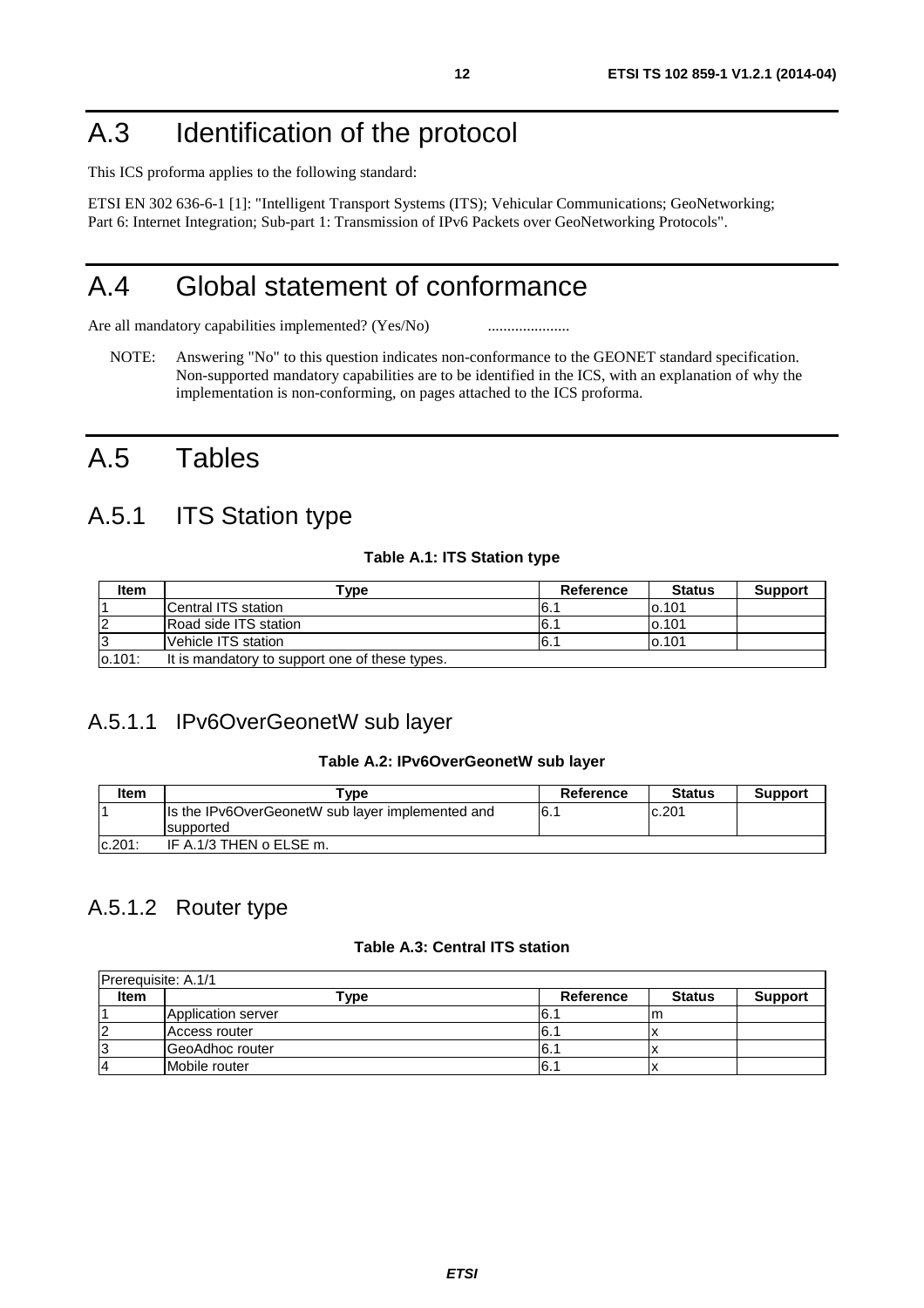| Prerequisite: A.1/2 |                         |           |               |                |  |
|---------------------|-------------------------|-----------|---------------|----------------|--|
| <b>Item</b>         | ▼уре                    | Reference | <b>Status</b> | <b>Support</b> |  |
|                     | Application server      | - 16. .   |               |                |  |
|                     | Access router           | I6.1      |               |                |  |
| 3                   | <b>IGeoAdhoc</b> router | 16.1      | m             |                |  |
|                     | Mobile router           | 6.′       |               |                |  |

### **Table A.4: Road side ITS station**

### **Table A.5: Vehicle ITS station**

| Prerequisite: A.1/3      |                    |           |               |                |  |
|--------------------------|--------------------|-----------|---------------|----------------|--|
| <b>Item</b>              | Гуре               | Reference | <b>Status</b> | <b>Support</b> |  |
|                          | Application server | 6.1       |               |                |  |
|                          | Access router      | 6.        |               |                |  |
|                          | GeoAdhoc router    | 6.        | m             |                |  |
| $\overline{\phantom{a}}$ | Moblie router      | 6.1       |               |                |  |

## A.5.2 Virtual links

### **Table A.6: Virtual links**

| Item | Tvpe                                                                                     | Reference | <b>Status</b> | <b>Support</b> |
|------|------------------------------------------------------------------------------------------|-----------|---------------|----------------|
|      | Static Geographical Virtual Link (SGVL)                                                  | 15.2.1.1  | Note 1        |                |
| 12   | Dynamic Geographical Virtual Link (DGVL)                                                 | 5.2.1.2   | Note 2        |                |
|      | Topological Virtual Link (TVL)                                                           | 5.2.2     | Note 3        |                |
|      | NOTE 1: It is mandatory to support at least one Static Geographical Virtual Link (SGVL). |           |               |                |
|      | NOTE 2: It is mandatory to support exactly one Dynamic Geographical Virtual Link (DGVL). |           |               |                |
|      | NOTE 3: It is mandatory to support exactly one Topological Virtual Link (TVL).           |           |               |                |

### A.5.3 Virtual network interfaces

### **Table A.7: virtual network interfaces**

| <b>Item</b> | <b>ype</b>                                                                                                      | Reference                         | <b>Status</b> |  |
|-------------|-----------------------------------------------------------------------------------------------------------------|-----------------------------------|---------------|--|
|             | --<br>IД <sub>1</sub><br><b>QTM</b><br>AN<br>000<br>$-$<br>N/IFFF<br>— ⊢therne∟.<br>80Z.3<br>$\mathbf{v}$<br>-- | $\overline{\phantom{0}}$<br>-<br> | m             |  |

# A.5.4 Primitives Associated

### **Table A.8: primitives associated**

| Item | 'vpe                     | <b>Reference</b> | <b>Status</b> | Support |
|------|--------------------------|------------------|---------------|---------|
|      | IGN6-UNITDATA.reauest    |                  | m             |         |
| .    | IGN6-UNITDATA.indication |                  |               |         |

## A.5.5 Packet Delivery

### **Table A.9: packet delivery**

| ltem | `vpe                      | <b>Reference</b> | <b>Status</b> | Support |
|------|---------------------------|------------------|---------------|---------|
|      | Outbound traffic          | 8.2.             | Im            |         |
| .    | traffic<br><b>Inbound</b> | 18.2.2           | Im            |         |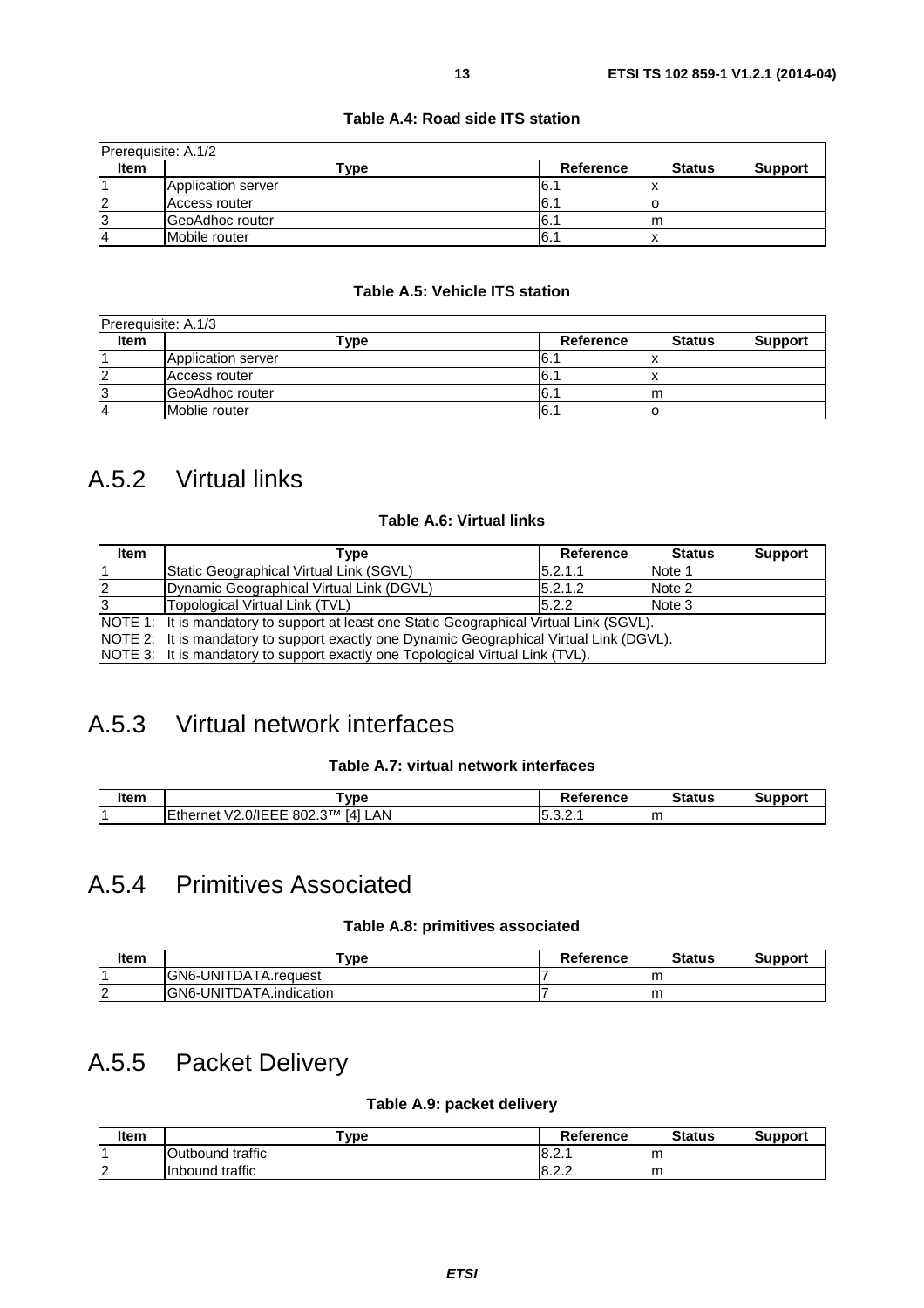**Table A.10: IPv6 cast** 

| <b>Item</b> | Type                    | <b>Reference</b> | <b>Status</b> | <b>Support</b> |
|-------------|-------------------------|------------------|---------------|----------------|
|             | <b>IPv6</b> multicast   | 19.2             |               |                |
|             | IPv6 anvcast            | 19.3             |               |                |
|             | Geographic IPv6 anycast | 9.4              |               |                |

### A.5.6.1 IPv6 multicast

### **Table A.11: IPv6 multicast**

| Prerequisite: A.10/1 |                                      |           |               |                |  |
|----------------------|--------------------------------------|-----------|---------------|----------------|--|
| <b>Item</b>          | $^{\mathsf{T}}$ vpe                  | Reference | <b>Status</b> | <b>Support</b> |  |
|                      | IIPv6 link-local multicast           | 9.2.      |               |                |  |
|                      | IIPv6 wider-scope multicast          | 9.2.2     |               |                |  |
|                      | Geocasting of IPv6 multicast traffic | 9.2.3     | ım            |                |  |

# A.5.7 IPv6 neighbour discovery support

### **Table A.12: IPv6 neighbour discovery**

| ltem | "vpe                               | Reference | <b>Status</b> | <b>Support</b> |
|------|------------------------------------|-----------|---------------|----------------|
|      | IOn-link determination             | 10.       | m             |                |
|      | Address configuration              | 10.2      | m             |                |
|      | Address resolution                 | 10.3      | m             |                |
|      | Neighbour unreachability detection | 10.4      | m             |                |

## A.5.7.1 Address configuration

### **Table A.13: Address configuration**

| Prerequisite: A.12/2 |                                      |           |               |                |  |
|----------------------|--------------------------------------|-----------|---------------|----------------|--|
| <b>Item</b>          | <b>Tvpe</b>                          | Reference | <b>Status</b> | <b>Support</b> |  |
|                      | Stateless address auto configuration | 10.2.1    | m             |                |  |
|                      | Stateful address configuration       | 10.2.2    | ım            |                |  |
|                      | Manual address configuration         | 10.2.3    | lm            |                |  |

### A.5.7.2 Address resolution

### **Table A.14: Address resolution**

| IPrerequisite: A.12/3 |                                  |           |               |                |
|-----------------------|----------------------------------|-----------|---------------|----------------|
| <b>Item</b>           | vpe"                             | Reference | <b>Status</b> | <b>Support</b> |
|                       | INon-ND-based address resolution | 10.3.     | m             |                |
|                       | IND-based address resolution     | 10.3.2    | m             |                |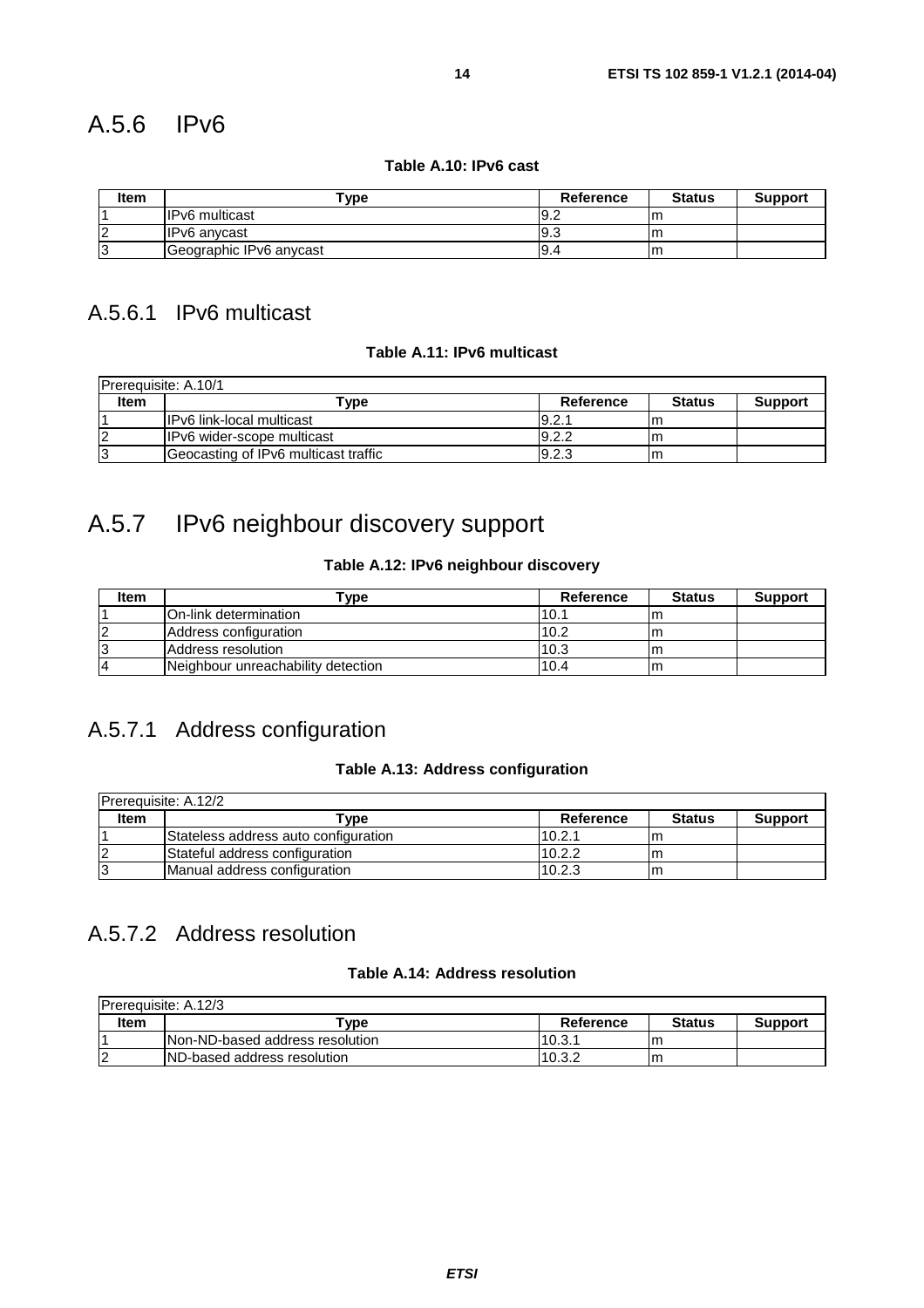### A.5.7.3 Constants

| <b>Item</b>    | vpe]                              | Reference | <b>Status</b> | <b>Support</b> |
|----------------|-----------------------------------|-----------|---------------|----------------|
|                | <b>IRTR SOLICITATION INTERVAL</b> | 10.5      | m             |                |
| $\overline{2}$ | <b>IMAX RTR SOLICITATIONS</b>     | 10.5      | m             |                |
| 3              | <b>IMAX MULTICAST SOLICIT</b>     | 10.5      | lm            |                |
| $\overline{4}$ | MAX_UNICAST_SOLICIT               | 10.5      | Im            |                |
| 5              | <b>REACHABLE TIME</b>             | 10.5      | lm            |                |

### **Table A.15: Constants**

# A.5.8 Protocol parameters

### **Table A.16: Protocol parameters**

| <b>Item</b> | <b>Parameters</b>   | Ref.    | Stat. | Sup. | Value allowed           | Value<br>supported |
|-------------|---------------------|---------|-------|------|-------------------------|--------------------|
|             | litsgn6asIVLTable   | Annex A | Im    |      | litsan6asIVLEntry (0n)  |                    |
| 12          | litsan6aslTSversion | Annex A | Im    |      | EN 302 636-6-1 (V1.2.0) |                    |

## A.5.8.1 itsgn6aslVLEntry

### **Table A.17: itsgn6aslVLEntry**

| <b>Item</b>      | <b>Parameters</b>          | Ref.    | Stat. | Sup. | Value allowed               | Value<br>supported |
|------------------|----------------------------|---------|-------|------|-----------------------------|--------------------|
|                  | itsgn6aslVLType            | Annex A | Im    |      | <b>INTEGER</b>              |                    |
| $\overline{2}$   | itsgn6aslAreaPos1Latitude  | Annex A | Im    |      | Integer32                   |                    |
| 3                | itsgn6aslAreaPos1Longitude | Annex A | Im    |      | Integer32                   |                    |
| $\overline{A}$   | itsgn6aslAreaPos2Latitude  | Annex A | Im    |      | Integer32                   |                    |
| 5                | itsgn6aslAreaPos2Longitude | Annex A | Im    |      | Integer32                   |                    |
| $\overline{6}$   | itsgn6aslAreaDistA         | Annex A | m     |      | Unsigned32<br>(14294967295) |                    |
| 7                | itsgn6aslAreaDistB         | Annex A | m     |      | Unsigned32<br>(14294967295) |                    |
| $\boldsymbol{8}$ | itsgn6aslAreaAngle         | Annex A | Im    |      | <b>INTEGER (0255)</b>       |                    |
| 9                | itsgn6aslVIIndex           | Annex A | Im    |      | Ipv6IfIndex                 |                    |
| 10               | itsgn6aslVIResolAddr       | Annex A | Im    |      | <b>Truth Value</b>          |                    |